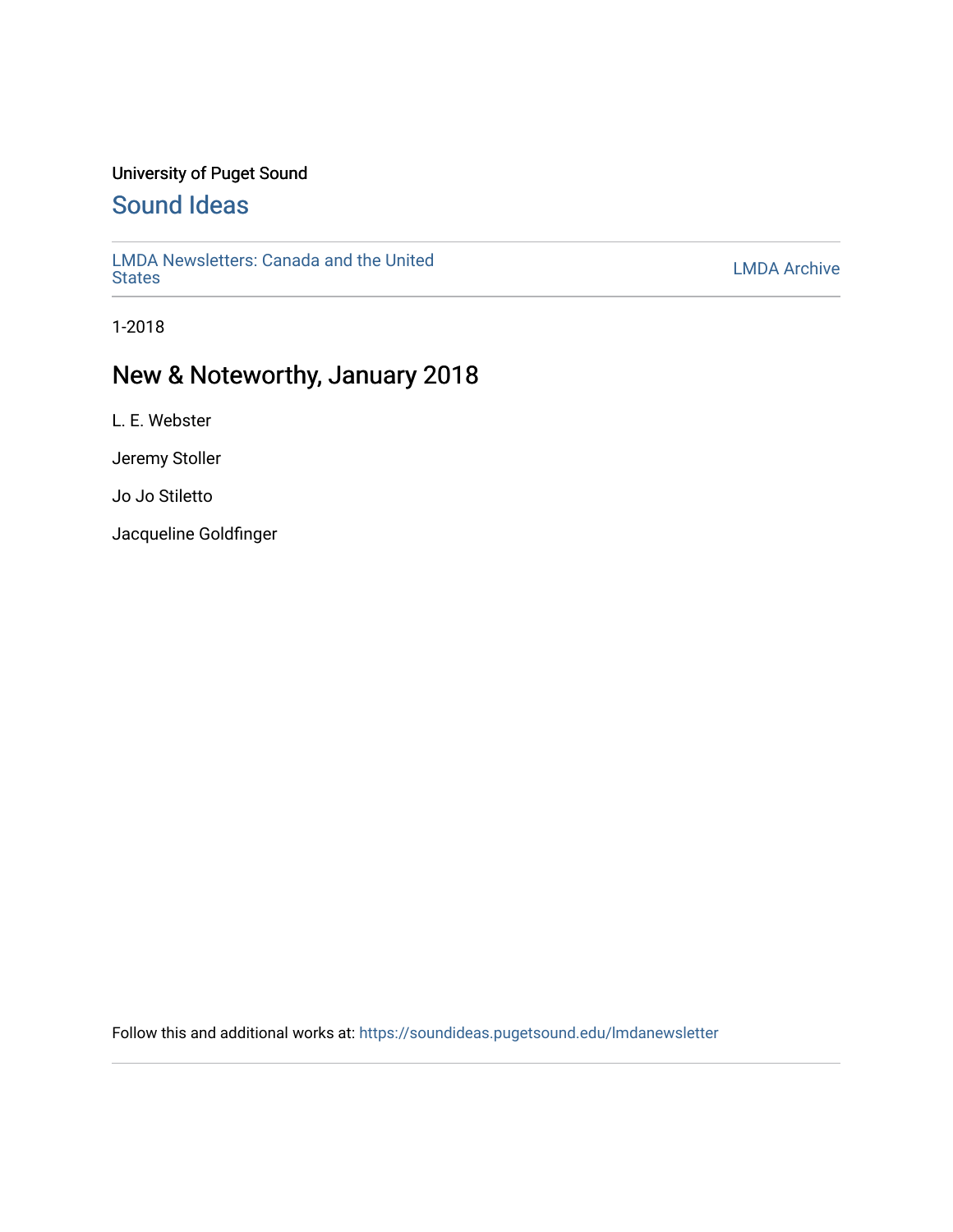# literary managers & dramaturgs of the americas

# new & noteworthy

#### **January 2018**

**Vol. 3, No. 2**

#### **HAPPY LESSING WEEK!**

It's the 239th birthday of dramaturgical forefather Gotthold Ephraim Lessing. As always, LMDA is celebrating by encouraging our members to honor their mentors with donations in their honor.



Visit lmda.org/lessing-week to learn more.

Read on for an interview with **burlesque dramaturg Jo Jo Stiletto**, some exciting regional updates from **Regional VP Jacqueline Goldfinger**, details on the 2018 LMDA Conference Call for Proposals, and more!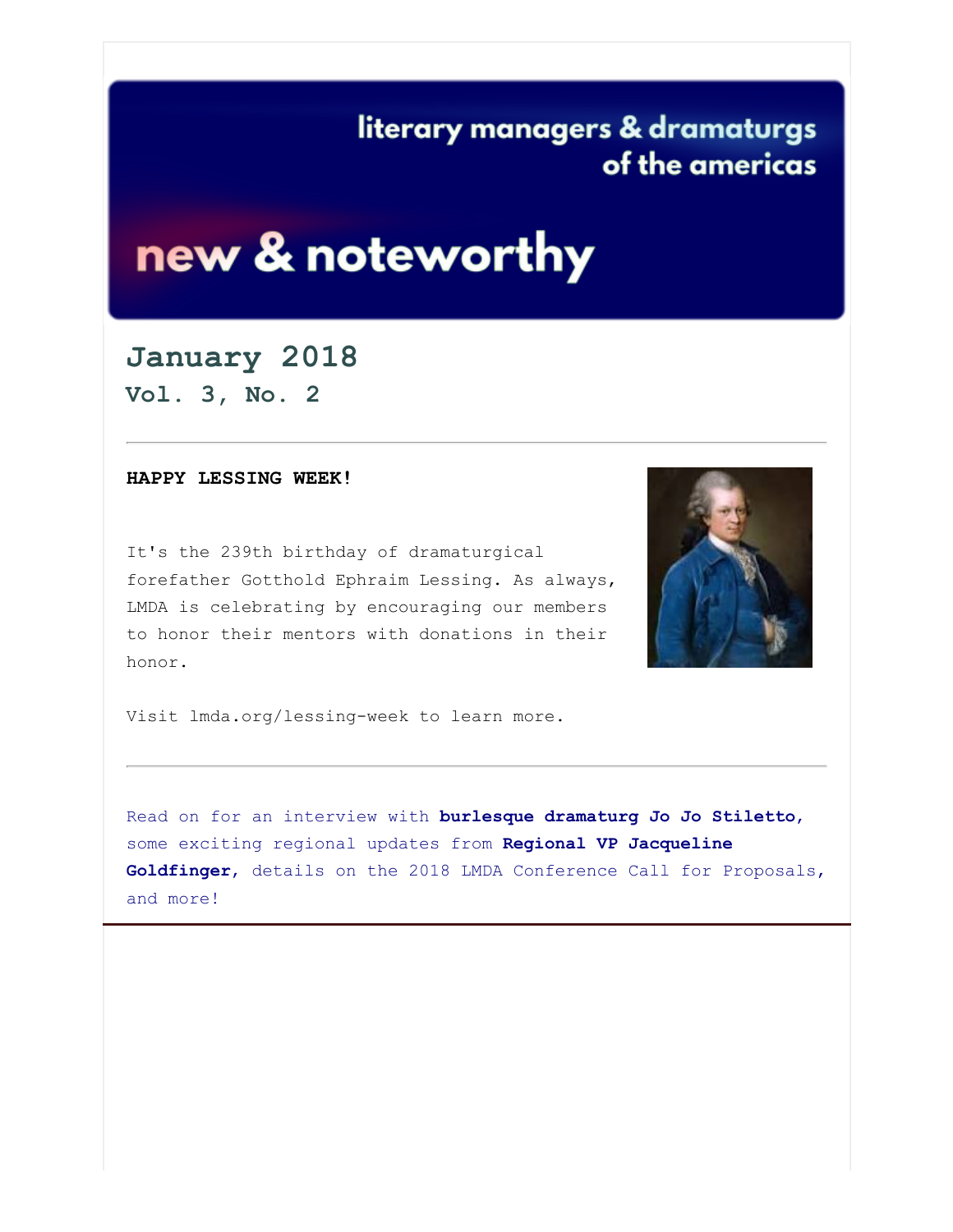

# **Q+A | JO JO STILETTO**

*A burlesque producer-historian-journalistperformer-dramaturg, and the 2014 elected Mayor of Seattle Burlesque, Jo Jo is a prime example of a "hyphenated artist." Though rarely credited as a dramaturg, she always approaches her work with a dramaturgical sensibility.*

**What drew you to Burlesque as a specialty?**

It's rare to find an art form where the majority of

makers are women. There aren't good statistics out there, but I'm sure that - at least in the PNW - the majority of the burlesque producers are women, and the performers as well. It's a female-dominated, female-owned space.

#### **How has your dramaturgy training served you in this field?**

That training as a dramaturg has really benefited me as a burlesque producer - I do a lot of research on the source text (be it X-Files, Guardians of the Galaxy, Joss Whedon's entire career, whatever the case may be). A lot of burlesque producers are doing dramaturgical work but don't know it. In burlesque, everything that happens outside of the performer's acts is a producer's responsibility to design. The moment they walk in the door, I want them to walk into the world of the TV show, book, movie. I'm giving them a personal experience interacting with a world that has lived in their imagination, often in a really profound way. Sexuality makes people vulnerable. I've seen lots of folks brought to tears at these kinds of productions - by laughter, yes, but also by sadness or nostalgia.

#### **You call yourself the "Professor of Nerdlesque." How did you get that name, and can you briefly describe what nerdlesque is?**

I gave myself that name because I've spent much of my career exploring our relationship to pop culture and existing texts through burlesque. I think there is as much meaning in burlesque Star Wars as in a modern interpretation of *Richard III*. Nerdlesque is a sub-sect of neo-burlesque - and it's generally made by and celebrates nerds, geeks, and fandoms. Phasers replace feather boas and D20's replace pastie tassles.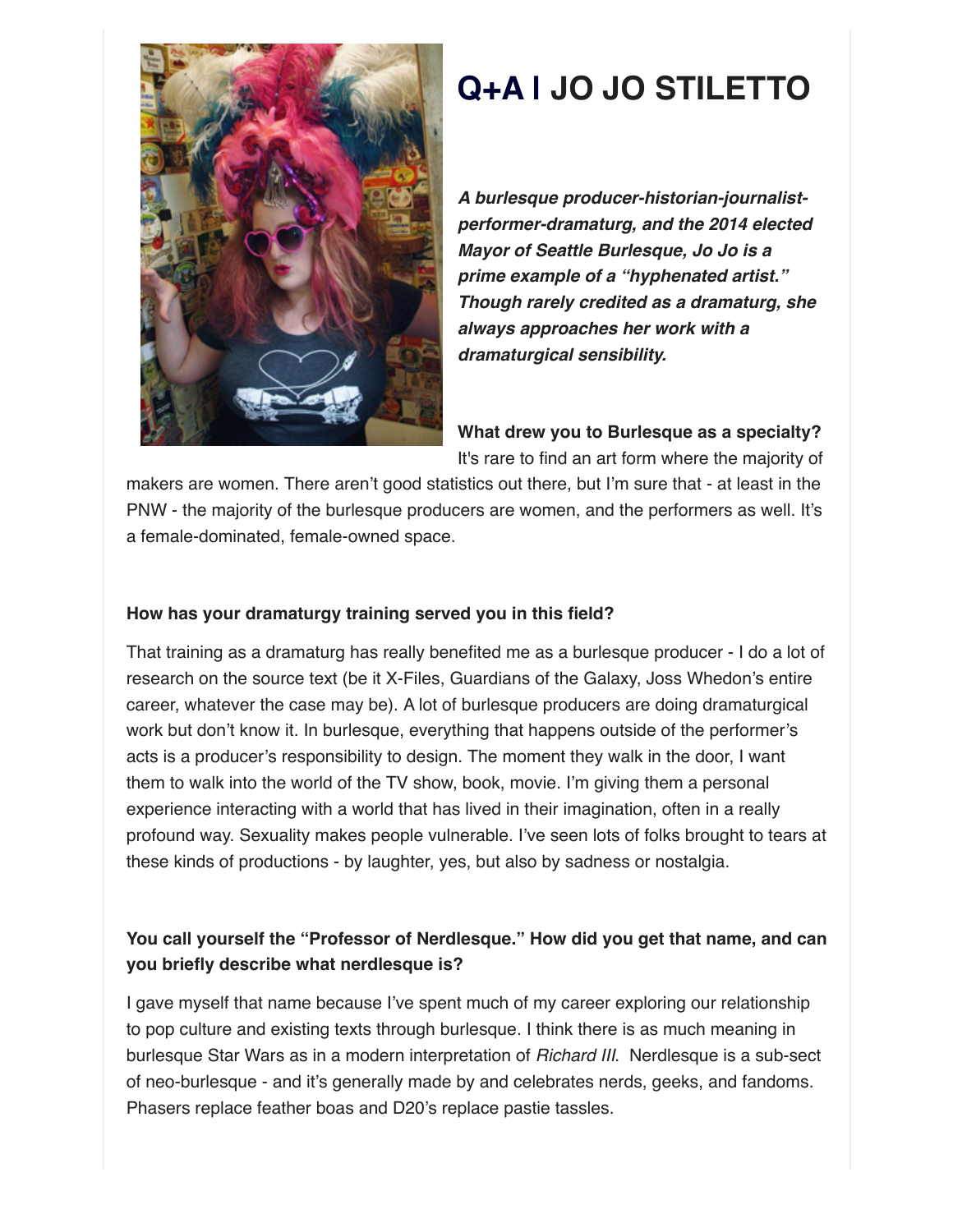#### **Seattle has a rich and long history of burlesque - what makes the Seattle burlesque community special? How do you see that community evolving?**

We have had a longer history of Neo-burlesque than some other cities, thus Seattle has high standards for its burlesquers. You can't just slap a show together, it needs to be carefully curated. I also see lots of narrative- or text-inspired burlesque. As for how we are evolving, I see two things happening [in Seattle], and in the wider American burlesque community - I see an acknowledgement of our history as a political art form. But it's also by nature a joyful art form, there [also] seem to be a lot of very silly shows lately. There is a feeling of "Fuck it! Life is short - let's either do something meaningful or just have a blast together," which can be a breath of fresh air for queer performers and performers of color, since they are all too often shown as tragic or troubled figures. There is strength and power to be found in these low-brow art forms. I see this same transition happening in the stand up community, in improv, in drag.

#### **How do you decide which show to do when? In other words, what's your version of "Why this play now?"**

My team and I ask "Why burlesque this?" or "What is burlesque-able about this?" If you're going to "burlesque" something, you need people to LOVE it. Or love to hate it. Because of streaming media resources, younger women are getting into the science fiction and fantasy shows of the past, en masse. Burlesque is a way for these women to claim the stories they love, but which weren't generally made with their perspectives in mind.

#### **What's next for you?**

Last January I did a burlesque parody Miss Fisher's Murder Mysteries fan show, based on this obscure Australian feminist television series- I did not think the small fandom would even fill the theater. But though small, they are also really committed and intense- and they did show up. We ended up selling out very quickly and needing an extension! That has led to a re-mounting of this show at the second annual Miss Fisher Con which is being held in Portland this summer.

**For more on Jo Jo Stiletto, visit jojostiletto.com.**

**Interview by L. E. Webster**

*Interview by Jeremy Stoller*

# **Fom LMDA Regional VP JACQUELINE GOLDFINGER**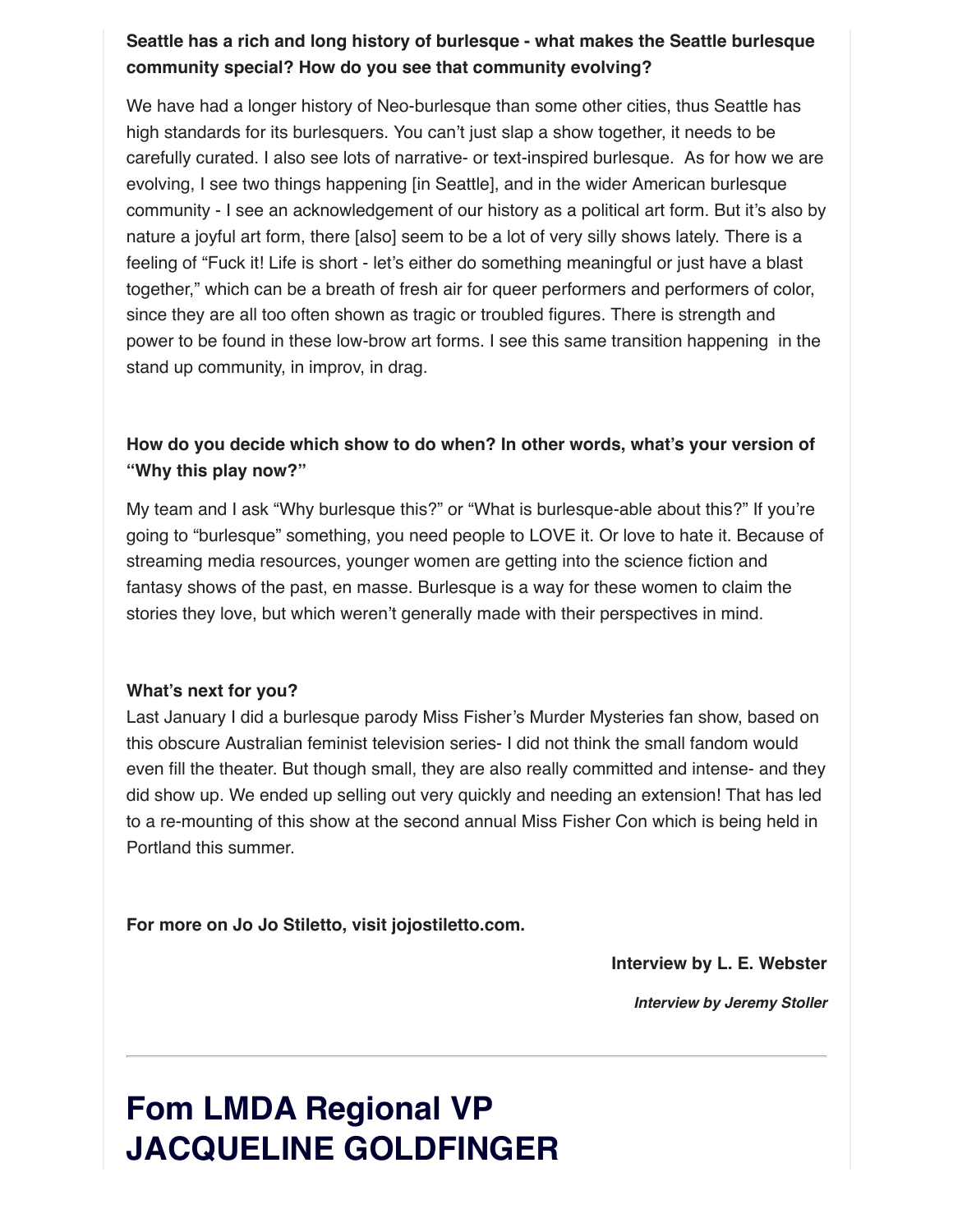#### *Thank You, A New Region & More*

Thanks to everyone who joined us either in-person or online for our regional events this fall! We had 135 participants in 14 events spread across the country. It was wonderful to hear what you are working on and dreaming about this season.

Plus, our Bay Area and Boston regions co-sponsored events with Golden Thread Productions and CompanyOne, respectively. It was great to roll up our sleeves and dive into deep collaborations with our community partners.



We are currently in the midst of planning both in-person and online events for the spring. If you have any idea, or would like to spearhead an event, just let me know.

We are looking for new Regional VPs for the Mid-Atlantic (Delaware, Maryland, Virginia, Washington DC, West Virginia), Plains (Kansas, Missouri, Nebraska), and Southeast (TN, NC, SC, GA, FL, AL, MS and LA) Regions. If you think you might be interested, let me know.

We are creating a new region of Central Appalachia (see below graphic) that will be represented by Amy Brooks. This new region will be focused on supporting rural literary managers and dramaturgs.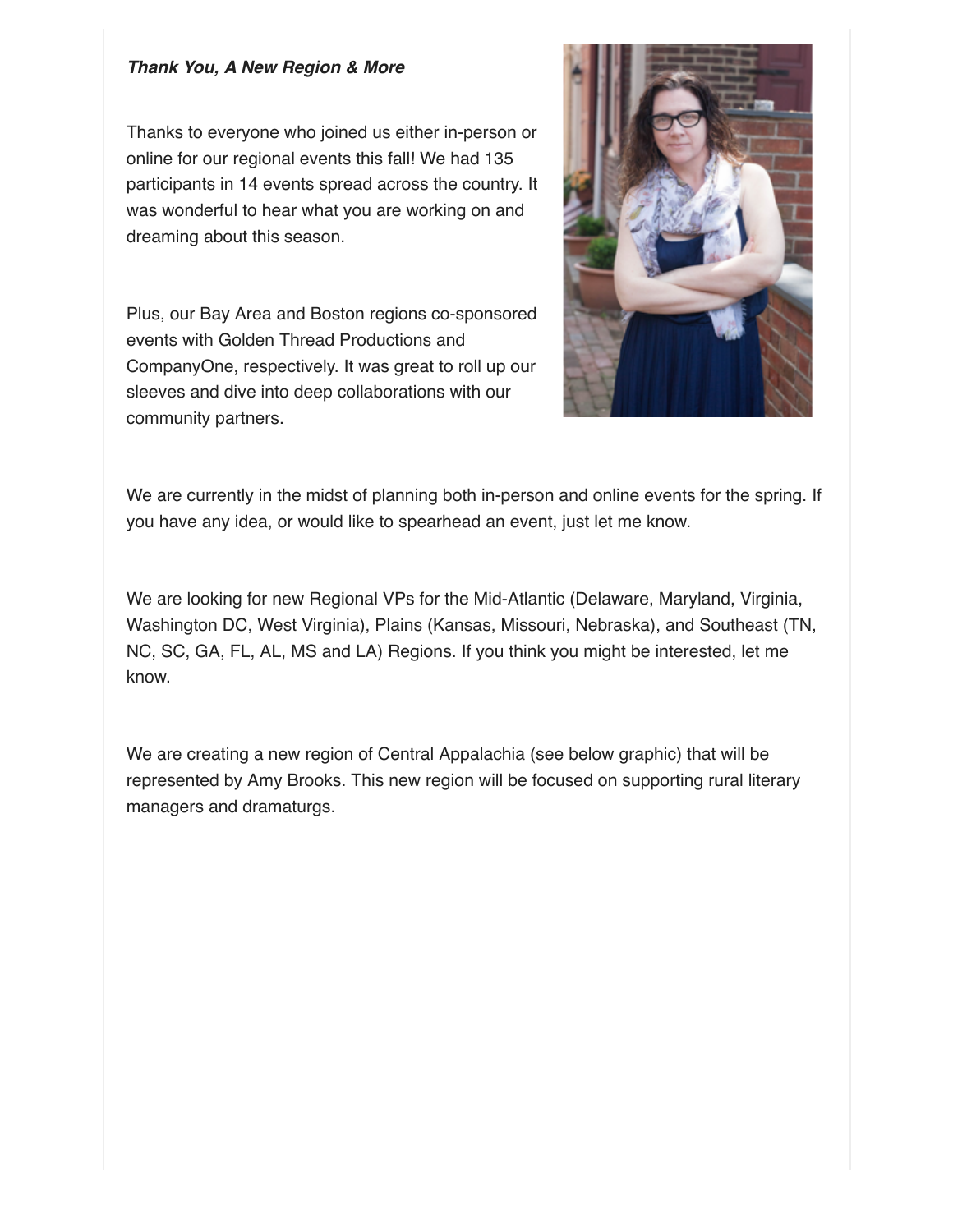

If you have an interest in serving dramaturgs in a very specific area, let me know. We can talk about creating regions within regions (much like Bay Area Region is also in the Northwest Region). All members are welcome to belong to multiple regions. if you think a hyper-local branch would be helpful, let me know.

#### **Have a great new year!**

- Jacqueline Goldfinger [\(regional@lmda.org\)](mailto:regional@lmda.org)

## **announcements**

\*\*\*\*\*\*\*\*\*\*\*\*\*\*\*\*

\*\*\*\*\*\*\*\*\*\*\*\*\*\*\*\*

**CALL FOR PROPOSALS 2018 LMDA Conference**

**June 21-23, 2018**

**"Crossing Borders"**

#### **Toronto, Ontario - June 21-23, 2018**

We seek diverse voices at the conference and invite LMDA members to propose contributions related to the conference theme. Contributions can take the form of panels, individual papers, lecture performances, praxis sessions, roundtables, workshops, performances, installations, etc.